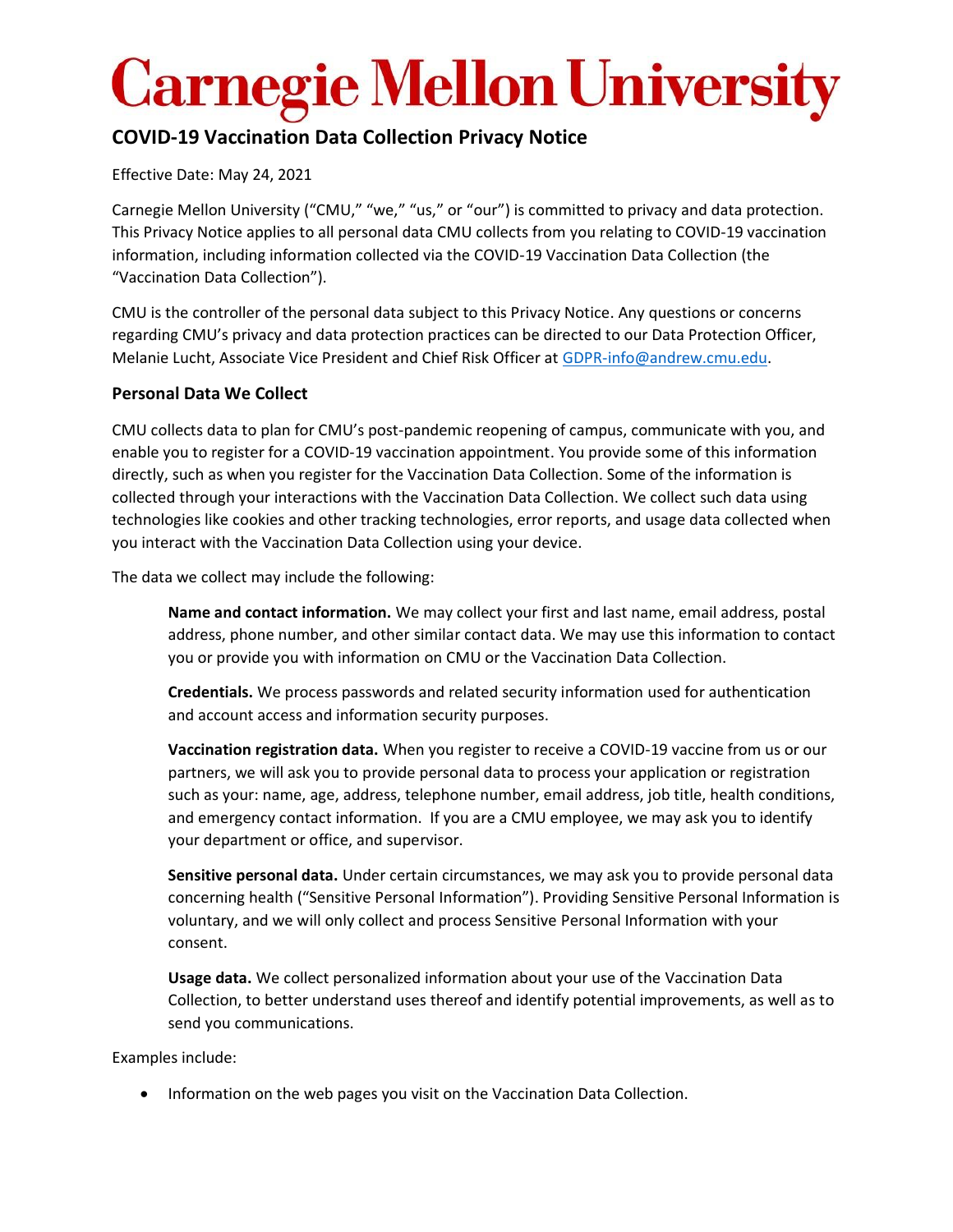- Information regarding the performance of the Vaccination Data Collection and any problems you may experience while using them. This information enables us to diagnose problems and offer support in resolution.
- Data about your device and the network you use to connect to the Vaccination Data Collection, including IP address, device identifiers, and regional and language settings.

**Web requests.** We collect information regarding every web request sent to our servers. This information is used to provide support, as well as to assess usage and performance of the Vaccination Data Collection. The data collected for each request can include such things as timestamps, any exception messages, user agent, IP address, and request time and duration.

**Location data.** We collect your IP address and infer location such as city or postcode therefrom, when necessary in order to provide you with the Vaccination Data Collection or to send you communications.

**Content.** We may collect the content of messages you send to us, such as feedback or questions you ask our technical support representatives, when necessary to provide you with access to and use of the Vaccination Data Collection. We will collect and utilize any data files you send to us for troubleshooting and improving the Vaccination Data Collection.

### **How We Use Personal Data**

We will only use your personal data when the law allows us to. Most commonly, we will use your personal data for the following lawful purposes:

- Where we need such information to perform a contract we are about to enter into or have entered into with you ("performance of a contract").
- Where we receive your consent ("consent").
- Where it is necessary for our legitimate interests (or those of a third party) and your interests and fundamental rights do not override those interests ("legitimate business interest").
- Where we need to comply with a legal or regulatory obligation ("legal obligation").

Please note that we may process your personal data without your knowledge or consent, in compliance with the above rules, where it is required or permitted by law.

CMU uses information that we collect from you for the purposes of:

- planning for CMU's post-pandemic campus reopening (legitimate business interest);
- implementing CMU's COVID-19 vaccination requirements and/or exemptions to such requirement (legitimate business interest)
- communicating with you, including communications relating to CMU's post-pandemic campus reopening (legitimate business interest);
- registering you for COVID-19 vaccine dispensation (legitimate business interest);
- providing the Vaccination Data Collection (performance of a contract);
- providing ongoing support (performance of a contract);
- helping us run our organization, for example, to improve the Vaccination Data Collection or our security, and to train staff (legitimate business interest);
- complying with our legal obligations (legal obligation); and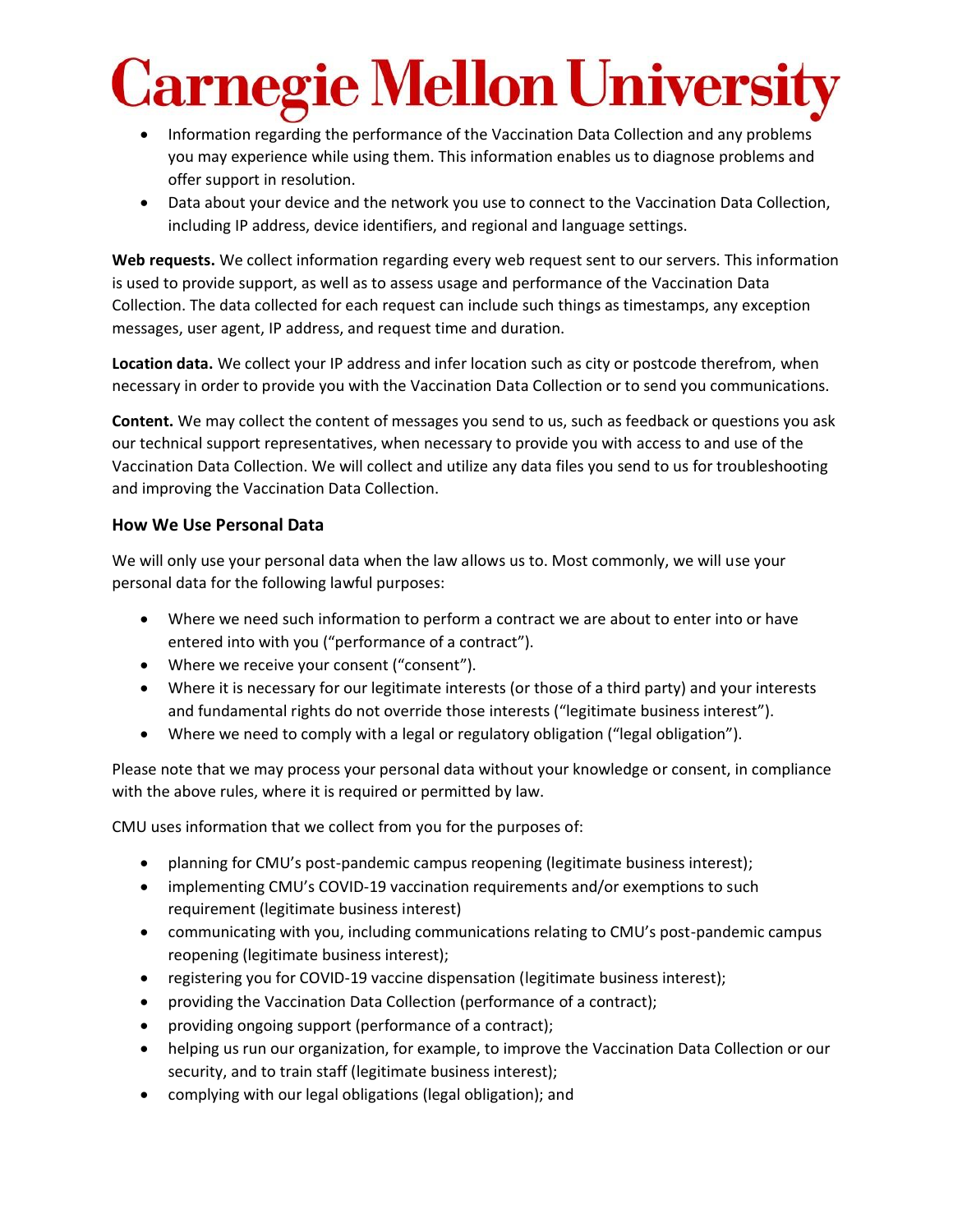• other administrative purposes (legitimate business interest).

#### **How We Share Personal Data**

It is the practice of CMU to protect personal information. Access to the personal information subject to this Privacy Notice is restricted to only those employees or agents, contractors or subcontractors of CMU who have valid reasons to access this information to perform any service you have requested or authorized, or for any other purpose described in this Privacy Notice. The information you provide will not be sold or rented to third parties.

We may provide your personal data to:

- outsourced service providers who perform functions on our behalf, located inside or outside of the European Union ("EU") territory (in such case, we will use the appropriate legal framework to operate data transfers). For example, your personal information may be stored on cloud hosting services such as Amazon Web Services.
- our authorized agents and representatives, located inside or outside of your country of residence (in such case, we will use appropriate legal framework to operate data transfers), who provide services on our behalf, such as training service providers;
- anyone expressly authorized by you to receive your personal data; or
- anyone to whom we are required by law to disclose personal data, upon valid and enforceable request thereof.

We will access, disclose and preserve personal data, when we have a good faith belief that doing so is necessary to:

- comply with applicable law or respond to valid legal processes, including from law enforcement or other government agencies, upon valid and enforceable request thereof; or
- operate and maintain the security of the Vaccination Data Collection, including to prevent or stop an attack on our computer systems or networks.

#### **Handling of Personal Data**

#### *Security of Personal Data*

CMU is committed to protecting the security of your personal data. Depending on the circumstances, we may hold your information in hard copy and/or electronic form. For each medium, we use technologies and procedures to protect personal data. We review our strategies and update as necessary to meet our business needs, changes in technology, and regulatory requirements.

These measures include, but are not limited to, technical and organizational security policies and procedures, security controls and employee training.

We may suspend your use of all or part of the Vaccination Data Collection without notice if we suspect or detect any breach of security, abuse, or illegal or questionable activity. If you believe that information you provided to us is no longer secure, please notify us immediately using the contact information provided below.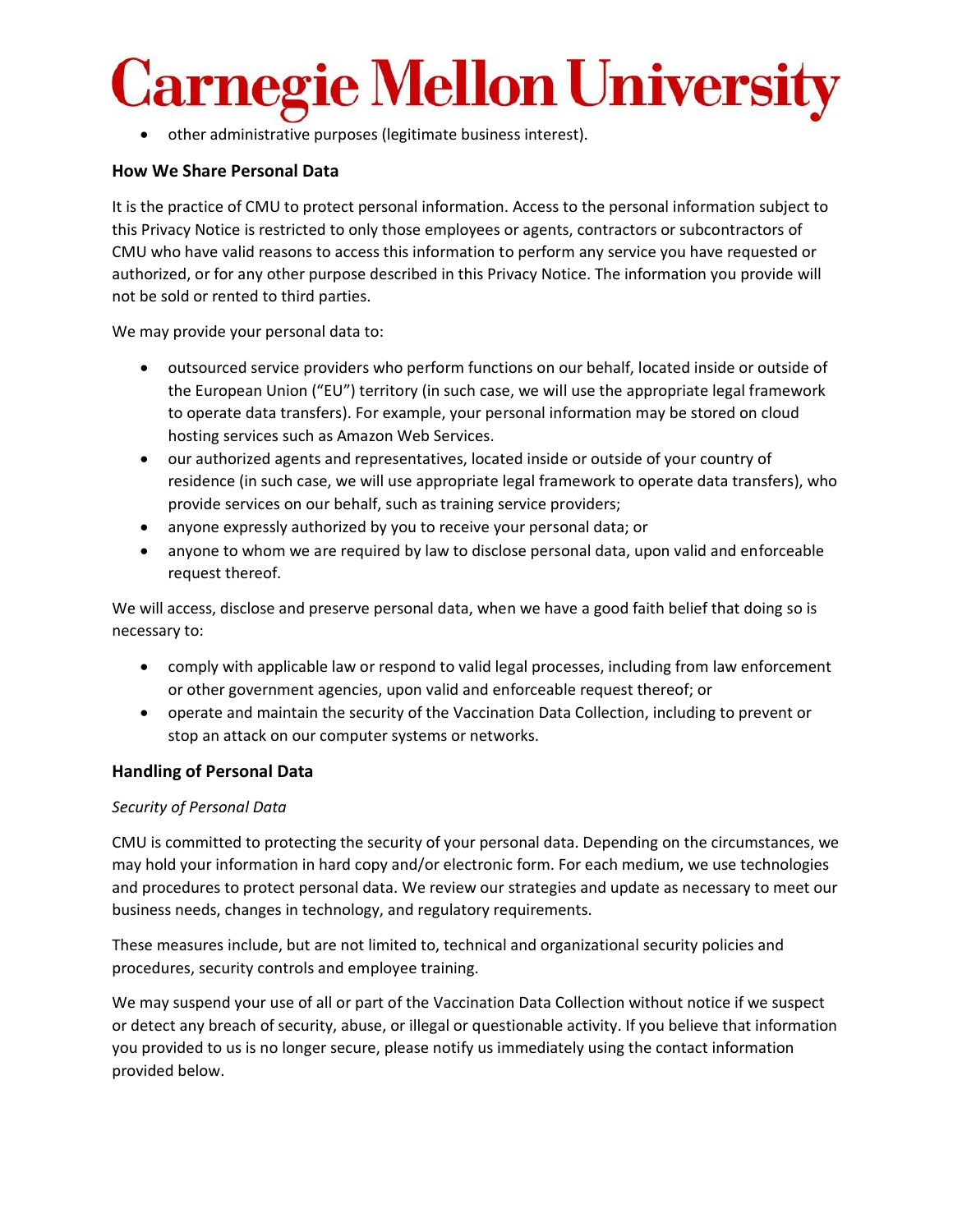If we become aware of a breach that affects the security of your personal data, we will provide you with notice as required by applicable law. To the extent permitted by applicable law, CMU will provide any such notice that CMU must provide to you at your Vaccination Data Collection account's email address. By using the Vaccination Data Collection, you agree to accept notice electronically.

### *Storage and Transfer of Personal Data*

Personal data collected by CMU may be stored and processed in your region, in the United States or in any other country where CMU, its affiliates or contractors maintain facilities, including outside the EU. We take steps to ensure that the data we collect under this Privacy Notice is processed pursuant to the terms thereof and the requirements of applicable law wherever the data is located.

CMU also collaborates with third parties such as cloud-hosting services and suppliers located around the world to serve the needs of our business, workforce, and users. In some cases, we may need to disclose or transfer your personal data within CMU or to third parties in areas outside of your home country. When we do so, we take steps to ensure that personal data is processed, secured, and transferred according to applicable law.

If you would like to know more about our data transfer practices, please contact our Data Protection Officer at [GDPR-info@andrew.cmu.edu.](mailto:GDPR-info@andrew.cmu.edu)

### *Retention of Personal Data*

CMU retains personal data in a form which permits identification of data subjects for as long as necessary to provide the Vaccination Data Collection and fulfill the transactions you have requested, or for other business purposes such as complying with our legal obligations, resolving disputes, and enforcing our agreements. We are required by law to keep some types of information for certain periods of time (e.g., statute of limitations).

## **Your Rights Regarding Your Personal Data**

CMU respects your right to access and control your personal data. You have choices about the data we collect. When you are asked to provide personal data that is not necessary for the purposes of providing you with a COVID-19 vaccine dispensation appointment or use of the Vaccination Data Collection, you may decline. However, if you choose not to provide data that is necessary for those purposes, you may not be able to register to receive the COVID-19 vaccine or use the Vaccination Data Collection.

We aim to keep all personal data that we hold accurate, complete and up-to-date. While we will use our best efforts to do so, we encourage you to tell us if you change your contact details. If you believe that the information we hold about you is incorrect, incomplete or out-of-date, please contact [GDPR](mailto:GDPR-info@andrew.cmu.edu)[info@andrew.cmu.edu.](mailto:GDPR-info@andrew.cmu.edu)

**Access to personal data.** In some jurisdictions, you have the right to request access to your personal data. In these cases, we will comply, subject to any relevant legal requirements and exemptions, including identity verification procedures. Before providing data to you, we will ask for proof of identity and sufficient information about your interaction with us so that we can locate any relevant data. We may also charge you a fee for providing you with a copy of your data (except where this is not permissible under local law).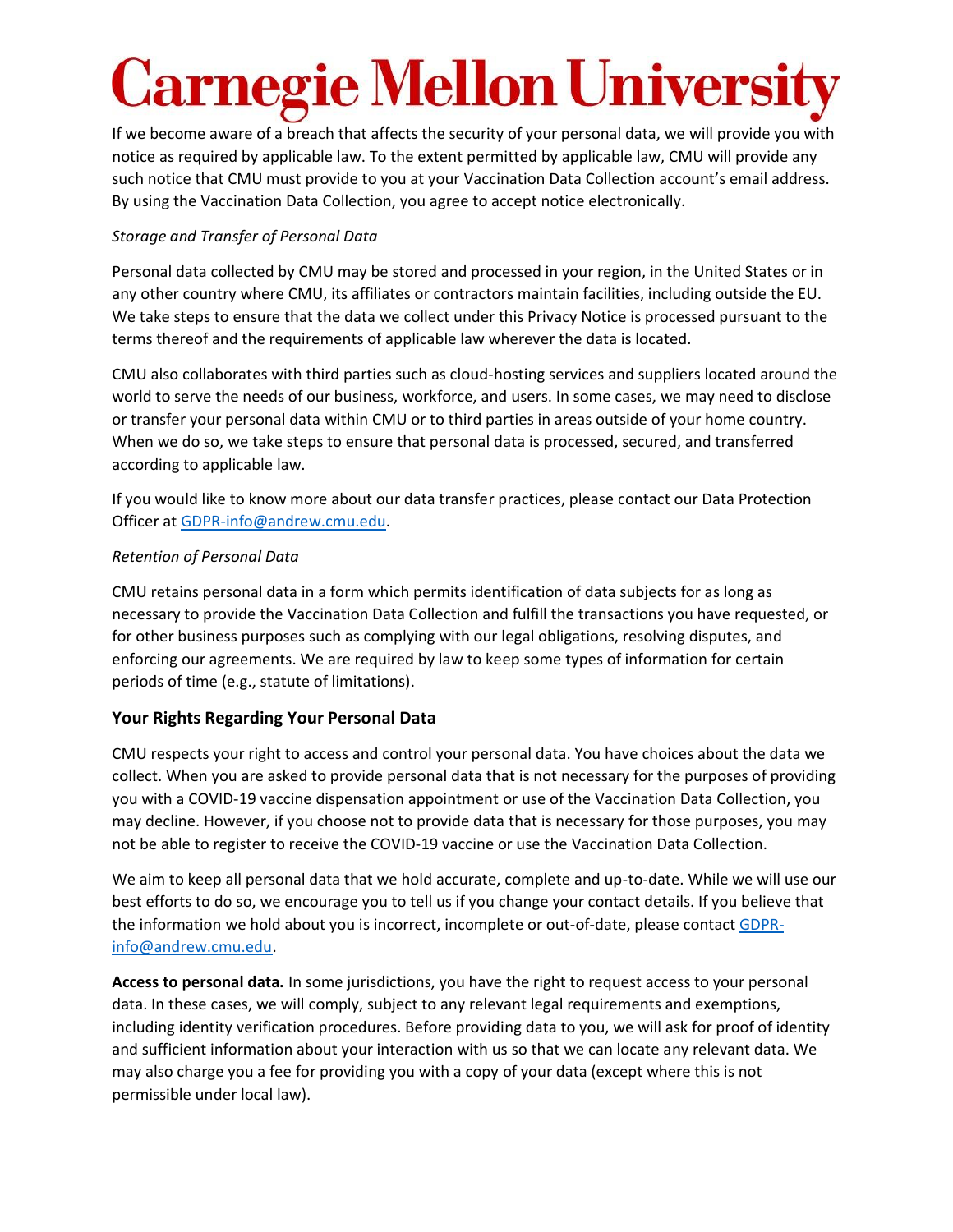## <u>rnegie Mellon Universi</u>

**Correction and deletion.** In some jurisdictions, you have the right to correct or amend your personal data if it is inaccurate or requires updating. You may also have the right to request deletion of your personal data. Please note that such a request could be refused because your personal data is required to provide you with services you requested or that it is required by the applicable law.

**Portability.** If you reside within the EU, you have the right to ask for a copy of your personal data and/or ask for it to be ported to another provider of your choice. Please note that such a request could be limited to only personal data you provided us with or that we hold at that given time and subject to any relevant legal requirements and exemptions, including identity verification procedures.

### **Cookies & Other Technologies**

CMU uses cookies (small, often encrypted, text files that are stored on your computer or mobile device) and similar technologies ("Cookies") to provide the Vaccination Data Collection and help collect data.

### *How We Use Cookies*

We use Cookies to track how you use the Vaccination Data Collection by providing usage statistics. Cookies are also used to deliver CMU information (including updates) based upon your browsing history and previous visits to the Vaccination Data Collection. Information supplied to us using Cookies helps us to provide a better online experience to our visitors and users and send communications to them, as the case may be. Information supplied to us upon launching of the Vaccination Data Collection will enable CMU to improve the functionality of the Vaccination Data Collection.

While this information on its own may not constitute your "personal data", we may combine the information we collect via Cookies with personal data that we have collected from you to learn more about how you use the Vaccination Data Collection to improve it.

## *Types of Cookies*

We use both session Cookies (which expire once you close your web browser) and persistent Cookies (which stay on your device until you delete them). To make it easier for you to understand why we need them, the Cookies we use on the Vaccination Data Collection can be grouped into the following categories:

- Strictly Necessary: These Cookies are necessary for the Vaccination Data Collection to work properly. They include any essential authentication and authorization Cookies for the Vaccination Data Collection.
- Functionality: These Cookies enable technical performance and allow us to "remember" the choices you make while browsing the Vaccination Data Collection, including any preferences you set. They also include sign-in and authentication Cookies and IDs that enable you to return without additional sign-in.
- Performance/Analytical: These Cookies allow us to collect certain information about how you navigate the Vaccination Data Collection. They help us understand which areas you use and what we can do to improve them.
- Targeting: These Cookies are used to deliver relevant information related to the Vaccination Data Collection to an identified machine or other device (not a named or otherwise identifiable person) which has previously been used to visit the Vaccination Data Collection. Some of these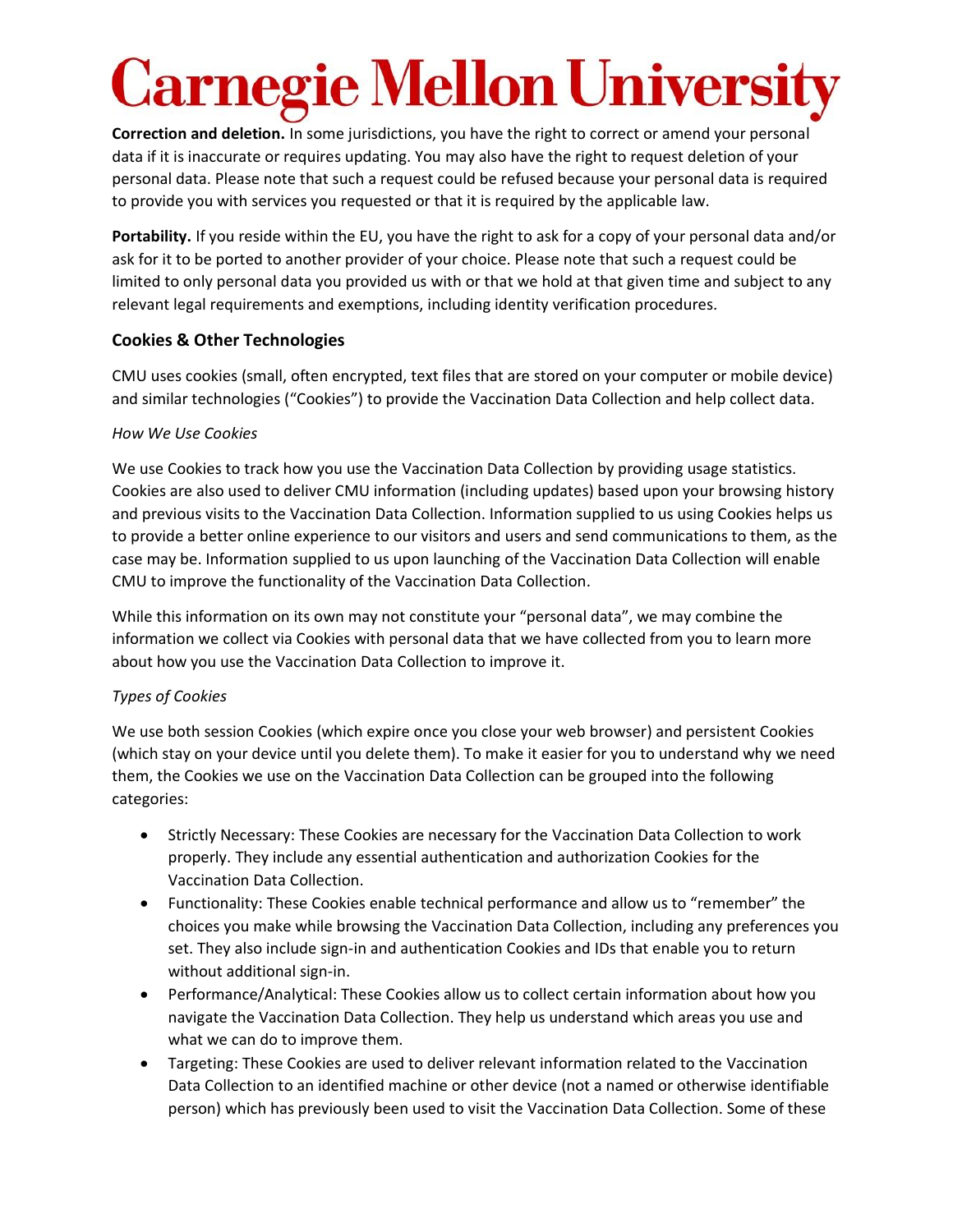types of Cookies on the Vaccination Data Collection are operated by third parties with our permission and are used to identify advertising sources that are effectively driving users to the Vaccination Data Collection.

### *Cookies Set by Third Parties*

To enhance our content and to deliver a better online experience for you, we sometimes embed images and videos from other websites on the Vaccination Data Collection. We currently use, and may in future use content from services such as Facebook, LinkedIn and Twitter. You may be presented with Cookies from these third-party websites. Please note that we do not control these Cookies. The privacy practices of these third parties will be governed by the parties' own privacy statements or policies. We are not responsible for the security or privacy of any information collected by these third parties, using Cookies or other means. You should consult and review the relevant third-party privacy statement or policy for information on how these Cookies are used and how you can control them.

We also use Google, a third-party analytics provider, to collect information about Vaccination Data Collection usage and the users of the Vaccination Data Collection, including demographic and interestlevel information. Google uses Cookies in order to collect demographic and interest-level information and usage information from users that visit the Vaccination Data Collection, including information about the pages where users enter and exit the Vaccination Data Collection and what pages users view on the Vaccination Data Collection, time spent, browser, operating system, and IP address. Cookies allow Google to recognize a user when a user visits the Vaccination Data Collection and when the user visits other websites. Google uses the information it collects from the Vaccination Data Collection and other websites to share with us and other website operators' information about users including age range, gender, geographic regions, general interests, and details about devices used to visit websites and purchase items. We do not link information we receive from Google with any of your personally identifiable information. For more information regarding Google's use of Cookies, and collection and use of information, see the Google Privacy Notice (available a[t https://policies.google.com/privacy?hl=en\)](https://policies.google.com/privacy?hl=en). If you would like to opt out of Google Analytics tracking, please visit the Google Analytics Opt-out Browser Add-on (available at [https://tools.google.com/dlpage/gaoptout\)](https://tools.google.com/dlpage/gaoptout).

### *How to Control and Delete Cookies*

Cookies can be controlled, blocked or restricted through your web browser settings. Information on how to do this can be found within the Help section of your browser. All Cookies are browser specific. Therefore, if you use multiple browsers or devices to access websites, you will need to manage your cookie preferences across these environments.

If you are using a mobile device to access the Vaccination Data Collection, you will need to refer to your instruction manual or other help/settings resource to find out how you can control Cookies on your device.

Please note: If you restrict, disable or block any or all Cookies from your web browser or mobile or other device, the Vaccination Data Collection may not operate properly, and you may not have access to the Vaccination Data Collection. CMU shall not be liable for any impossibility to use the Vaccination Data Collection or degraded functioning thereof, where such are caused by your settings and choices regarding Cookies.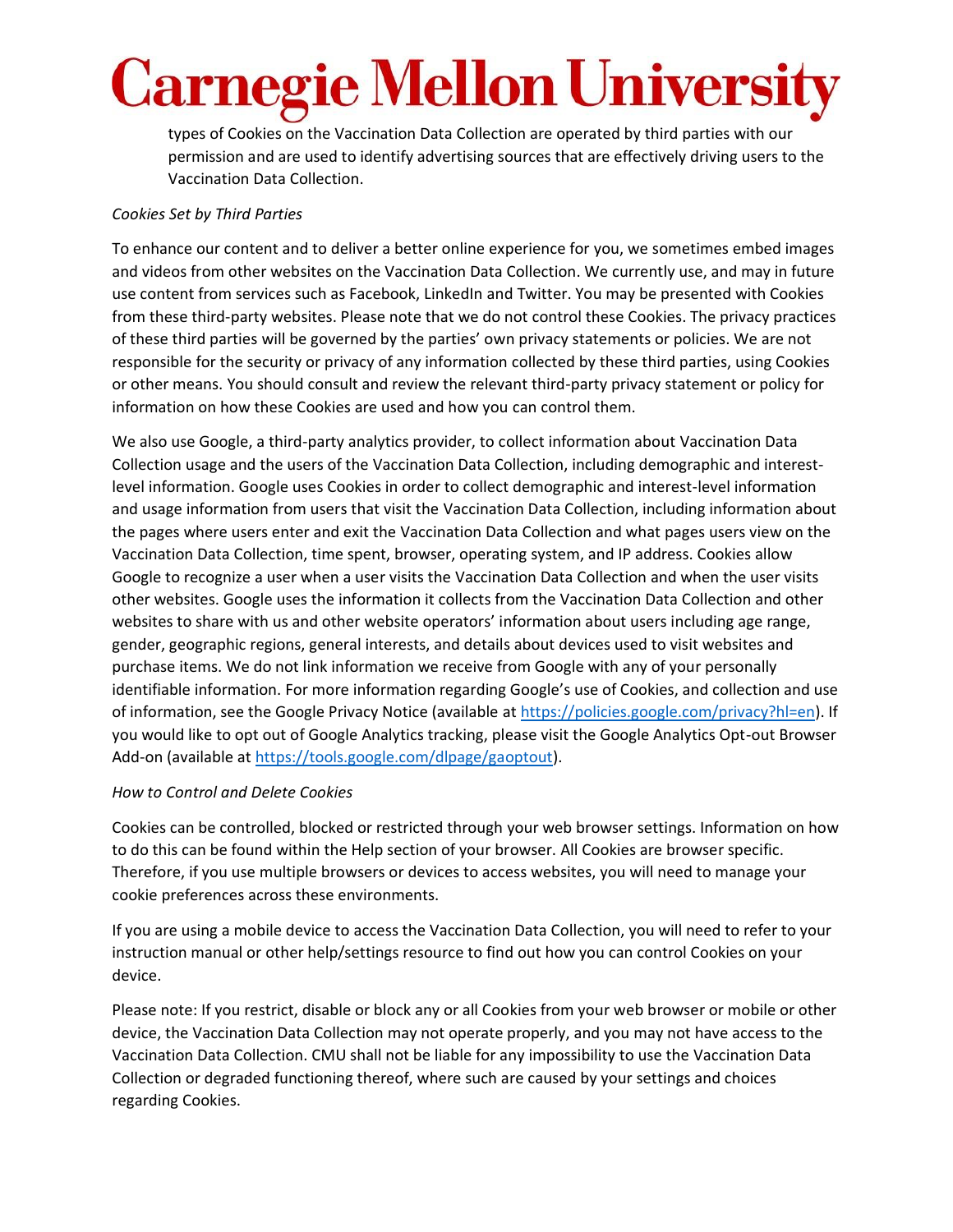To learn more about Cookies and web beacons, visit [www.allaboutCookies.org.](http://www.allaboutcookies.org/)

#### *Do Not Track*

Some web browsers (including Safari, Internet Explorer, Firefox and Chrome) incorporate a "Do Not Track" ("DNT") or similar feature that signals to websites that a user does not want to have his or her online activity and behavior tracked. If a website that responds to a particular DNT signal receives the DNT signal, the browser can block that website from collecting certain information about the browser's user. Not all browsers offer a DNT option and DNT signals are not yet uniform. For this reason, many website operators, including CMU, do not respond to DNT signals.

### **Children's Privacy**

The Vaccination Data Collection is not intended for use of children under the age of 13, and we do not knowingly collect personal information from children under the age of 13 via the Vaccination Data Collection. If you are under the age of 13, please do not submit any personal information to the Vaccination Data Collection. We encourage parents and legal guardians to monitor their children's Internet usage and to help enforce this Privacy Notice.

*California Minors*: If you are a California resident who is under age 18 and you are unable to remove publicly-available content that you have submitted to us, you may request removal by contacting us at: [GDPR-info@andrew.cmu.edu.](mailto:GDPR-info@andrew.cmu.edu) When requesting removal, you must be specific about the information you want removed and provide us with specific information, such as the URL for each page where the information was entered, so that we can find it. We are not required to remove any content or information that: (1) federal or state law requires us or a third party to maintain; (2) was not posted by you; (3) is anonymized so that you cannot be identified; (4) you don't follow our instructions for removing or requesting removal; or (5) you received compensation or other consideration for providing the content or information. Removal of your content or information from the Vaccination Data Collection does not ensure complete or comprehensive removal of that content or information from our systems or the systems of our service providers. We are not required to delete the content or information posted by you; our obligations under California law are satisfied so long as we anonymize the content or information or render it invisible to other users and the public.

## **The General Data Protection Regulation ("GDPR")**

If you reside within the EU you may be entitled to other rights under the GDPR. These rights are summarized below. We may require you to verify your identity before we respond to your requests to exercise your rights. If you are entitled to these rights, you may exercise these rights with respect to your personal data that we collect and store:

- the right to withdraw your consent to data processing at any time (please note that this might prevent you from using certain aspects of the Vaccination Data Collection);
- the right of access your personal data;
- the right to request a copy of your personal data;
- the right to correct any inaccuracies in your personal data;
- the right to erase your personal data;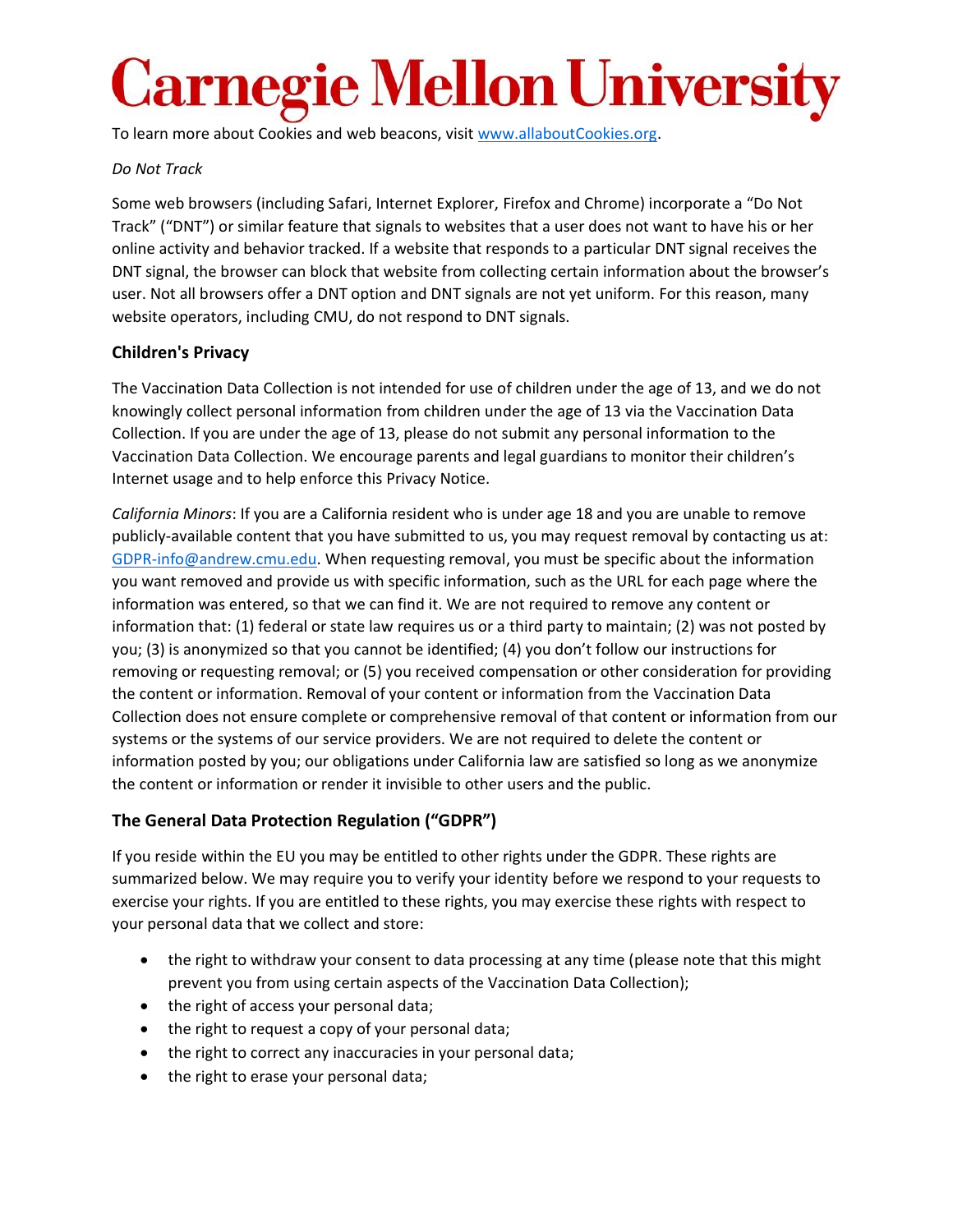# <u>rnegie Mellon Universi</u>

- the right to data portability, meaning to request a transfer of your personal data from us to any other person or entity as chosen by you;
- the right to request restriction of the processing of your personal data; and
- the right to object to processing of your personal data.

You may exercise these rights free of charge. These rights will be exercisable subject to limitations as provided for by the GDPR. Any requests to exercise the above-listed rights may be made to[: GDPR](mailto:GDPR-info@andrew.cmu.edu)[info@andrew.cmu.edu.](mailto:GDPR-info@andrew.cmu.edu)

If you reside within the EU, you have the right to lodge a complaint with a Data Protection Authority about how we process your personal data at the following website: [https://edpb.europa.eu/about](https://edpb.europa.eu/about-edpb/board/members_en)[edpb/board/members\\_en.](https://edpb.europa.eu/about-edpb/board/members_en)

### *Processing EU Personal Data*

In the event that your personal data is subject to the GDPR, we will only use your personal data for the original purpose for which we collected it, unless we reasonably consider that we need to use it for another purpose and that purpose is compatible with the original purpose. If we need to use your EU personal data for an unrelated purpose, we will notify you and we will explain the legal basis, which allows us to do so. We require third parties to only use your EU personal data for the specific purpose for which it was given to us and to protect the privacy of your personal data. If your personal data is no longer necessary for the legal or business purposes for which it is processed, we will generally destroy or anonymize that data.

#### *International Transfers of Personal Data*

Whenever we transfer your personal data out of the EU, we ensure a similar degree of protection is afforded to it by using specific contracts approved by the European Commission (the "Standard Contractual Clauses") which give personal data the same protection it has in the EU.

For additional information on the mechanisms used to protect your personal data, please contact our Data Protection Officer at [GDPR-info@andrew.cmu.edu.](mailto:GDPR-info@andrew.cmu.edu)

### **Changes To This Privacy Notice**

We may update this Privacy Notice based upon evolving laws, regulations and industry standards, or as we may make changes to our business including the Vaccination Data Collection. We will post changes to our Privacy Notice on this page and encourage you to review our Privacy Notice when you use the Vaccination Data Collection to stay informed. If we make changes that materially alter your privacy rights, CMU will provide additional notice, such as via email or through the Vaccination Data Collection. If you disagree with the changes to this Privacy Notice, you should discontinue your use of the Vaccination Data Collection. You may also request access and control of your personal data as outlined in the Your Rights Regarding Personal Data section of this Privacy Notice.

### **Questions or Complaints Handling**

We understand that you may have questions or concerns about this Privacy Notice or our privacy practices or may wish to file a complaint. In such case, please contact us in one of the following ways: